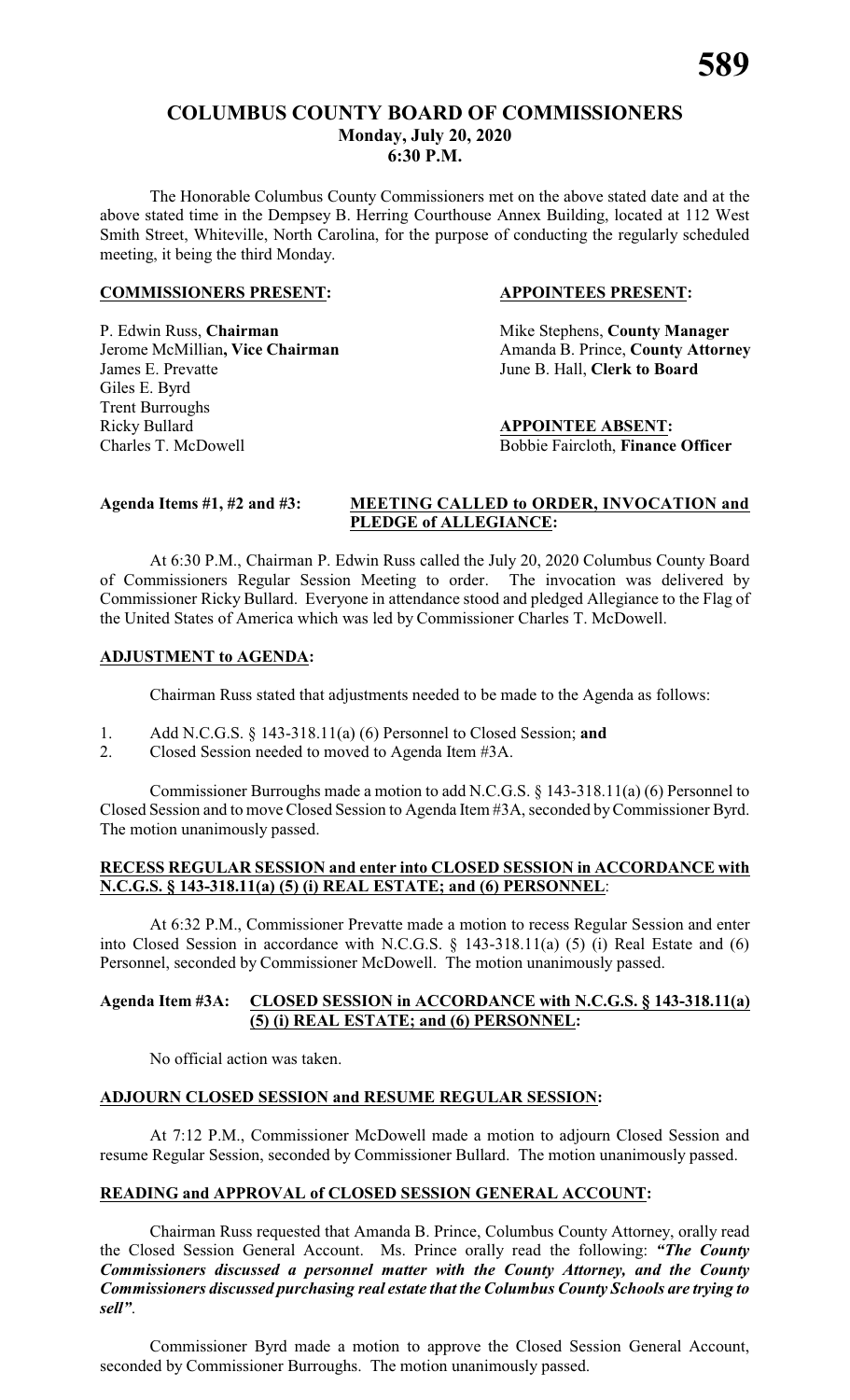After discussion was conducted, it was the general consensus of the Board to form a committee inclusive of Vice Chairman McMillian, and Commissioners Bullard and Byrd to meet with the Columbus County Schools relative to real estate, with emphasis on Fair Bluff.

# **NUMBER of PEOPLE in ATTENDANCE at MEETINGS:**

# **MOTION:**

Commissioner Bullard made a motion for the Board to allow people that have an item on the Agenda to come in, at that time, and discuss the topic, seconded by Vice Chairman McMillian.

# **SUBSTITUTE MOTION:**

Commissioner Prevatte made a Substitute Motion to limit the number of attendees at the Board Meetings to ten (10), inclusive of the seven (7) Board members and three (3) staff members, seconded by Commissioner Burroughs. A roll-call vote was taken with the following results:

**AYES:** Chairman Russ, Commissioners Prevatte, McDowell, Byrd and Burroughs; **and** Vice Chairman McMillian and Commissioner Bullard.

The Substitute Motion passes on a five (5) to two (2) vote.

# **Agenda Item #4: BOARD MINUTES APPROVAL:**

Commissioner Prevatte made a motion to approve the June 29, 2020 Budget Workshop Number Four, with a correction on Page 567, the June 30, 2020 Special Called Meeting, as recorded, and the July 06, 2020 Regular Session Minutes, as recorded, seconded byCommissioner Byrd. The motion unanimously passed.

# **Agenda Item #5: AGREEMENT - TOWN of SANDYFIELD INTERLOCAL AGREEMENT for FLOOD PREVENTION:**

Claudia Bray, Town Clerk/Finance Officer, requested Board approval of the Interlocal Agreement Between Columbus County and the Town of Sandyfield (Town's Flood Damage Prevention Ordinance).

Commissioner Byrd made a motion to approve the Interlocal Agreement Between Columbus County and the Town of Sandyfield (Town's Flood Damage Prevention Ordinance), seconded by Vice Chairman McMillian. The motion unanimously passed. A copy of this document will be marked as Exhibit "A", and kept on file in the Clerk to the Board's Office, in Minute Book Number 6, for review.

#### **Agenda Item #6: VETERANS SERVICES - DEPARTMENTAL UPDATE:**

Kim Sellers, Veteran Services Director, delivered the following Departmental Update.

We are continuing to serve our veterans during this pandemic using safety precautions. We are assisting them as much as possible by phone, fax and email. We are completing applications over the phone to lessen the length of time they are in the office. A drop box is posted outside of the front door. Due to the lack of space for social distancing, we are only allowing one person in the lobby at the time. Hand sanitizer is stationed at the lobby entrance and masks are available if needed. Our sliding glass window remains 90% closed to lessen the potential spread of germs and we sanitize the office routinely.

We assist an average of 30 veterans and their dependents daily in person and by phone and email.

Our Veteran Service Officers Spring Training Conference was cancelled due to the pandemic. As of today, our Fall Training Conference is still scheduled for October. We are completing online training in case the fall conference is cancelled also. We must complete training each year to maintain our accreditations.

January 01, 2020 VA began processing claims filed under the Blue Water Navy Act of 2019. We have filed several of these claims and some have already been approved. One of our Navy veteran's claim was approved with a \$448,000.00 back payment!!

The VA Healthcare Centers are not scheduling in person appointments at this time. Telephone and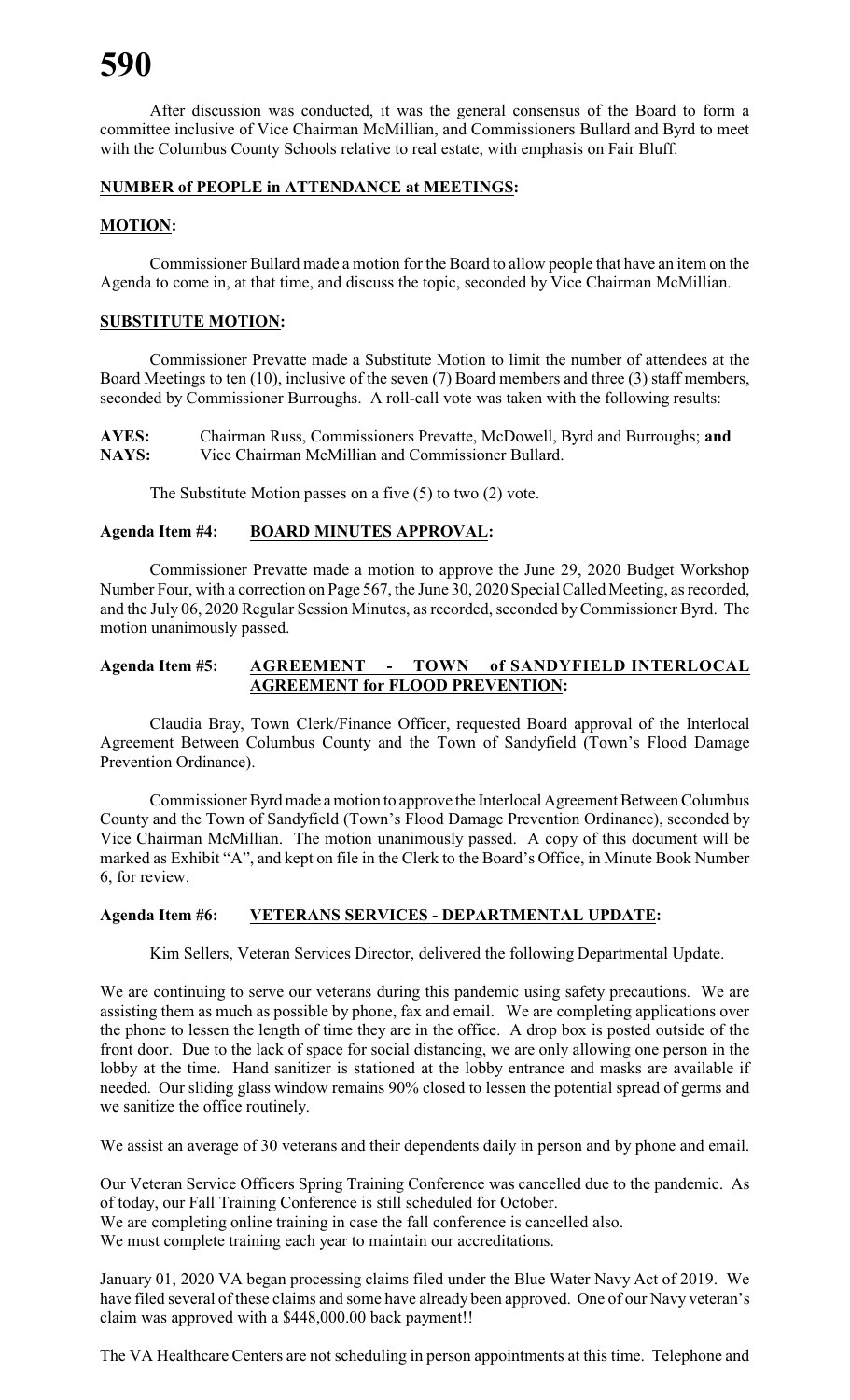virtual appointments are being conducted until further notice.

We are always pleased to report the annual VA Distribution of Expenditures. The 2019 Total VA Expenditures for Columbus County Veterans was \$43,953,000. That is \$29,152,000. in compensation and pension benefits and \$14,801,000. in health care and education benefits.

Please encourage any Columbus County veterans you know that have not inquired about potential VA benefits to call or come by our office.

# **Agenda Item #7: EMERGENCY SERVICES - UPDATE on VIPER RADIO SYSTEM:**

Kay Worley, Emergency Services Director, delivered the status of the VIPER Radio System.

# **Columbus County VIPER Project Status Report - July 15, 2020**

#### **Items completed to date:**

- All equipment related to the paging system, consoles, mobiles, portables, and the VIPER expansion has been shipped, inventoried, and warehoused at the MCA facility
- Remote site engineering and design:
	- $\circ$  Site Plan, Compound Details, and Tower Elevation drawings for the Fair Bluff site  $\circ$  Antenna inventories for the towers at the Delco, Nakina, and Lake Waccamaw sites
	- $\circ$  Tower Elevation drawings for Delco and Nakina sites
- Microwave path design
- Initial draft of the subscriber templates for Law Enforcement and Fire/EMS completed by the County

#### **Next steps:**

- County's completion of the lease line to connect the 911 Center to the VIPER master site. Lease line installations can take 60 to 90 days. After the lease line is installed and tested, the installation of the new consoles will be scheduled along with dispatcher training.
- Completion of the Law Enforcement and Fire/EMS templates for the subscriber units by the County.

Upon completion of the templates, the talk group plan will be submitted to VIPER for approval. Once approved by VIPER, a group of test radios will be programmed and distributed to the designated test individuals. After the testing is completed and all required template adjustments are finalized, the subscriber programming and mobile installation will be scheduled.

- Completion of site construction drawing packages. Currently, we are waiting for the county to receive
	- a. permission from Duke Energy to install the proposed antennas at the design locations on the Fair Bluff tower and
	- b. permission from the Whiteville tower owner, Time Warner, to perform antenna1 mapping services

Once these items are completed, the tower structural analyses will be performed and the site construction drawings will be completed within 60 days.

### **Agenda Item #8: SOCIAL SERVICES - ENERGY PROGRAMS OUTREACH PLAN 2020-2021:**

Algernon McKenzie, Social Services Director, requested Board approval of the Energy Programs Outreach Plan.

Commissioner Prevatte made a motion to approve the Columbus County Department of Social Services Energy Programs Outreach Plan 2020-2021, with one correction on Page 9 to delete Help Mission, seconded by Commissioner McDowell. The motion unanimously passed. This document will be marked as Exhibit "B", and kept on file in Minute Book Attachments, Book Number 6, in the Clerk to the Board's Office, for review.

### **Agenda Item #9: SOCIAL SERVICES - MONTHLY ADMINISTRATIVE UPDATE:**

Algernon McKenzie, Social Services Director, delivered the following Monthly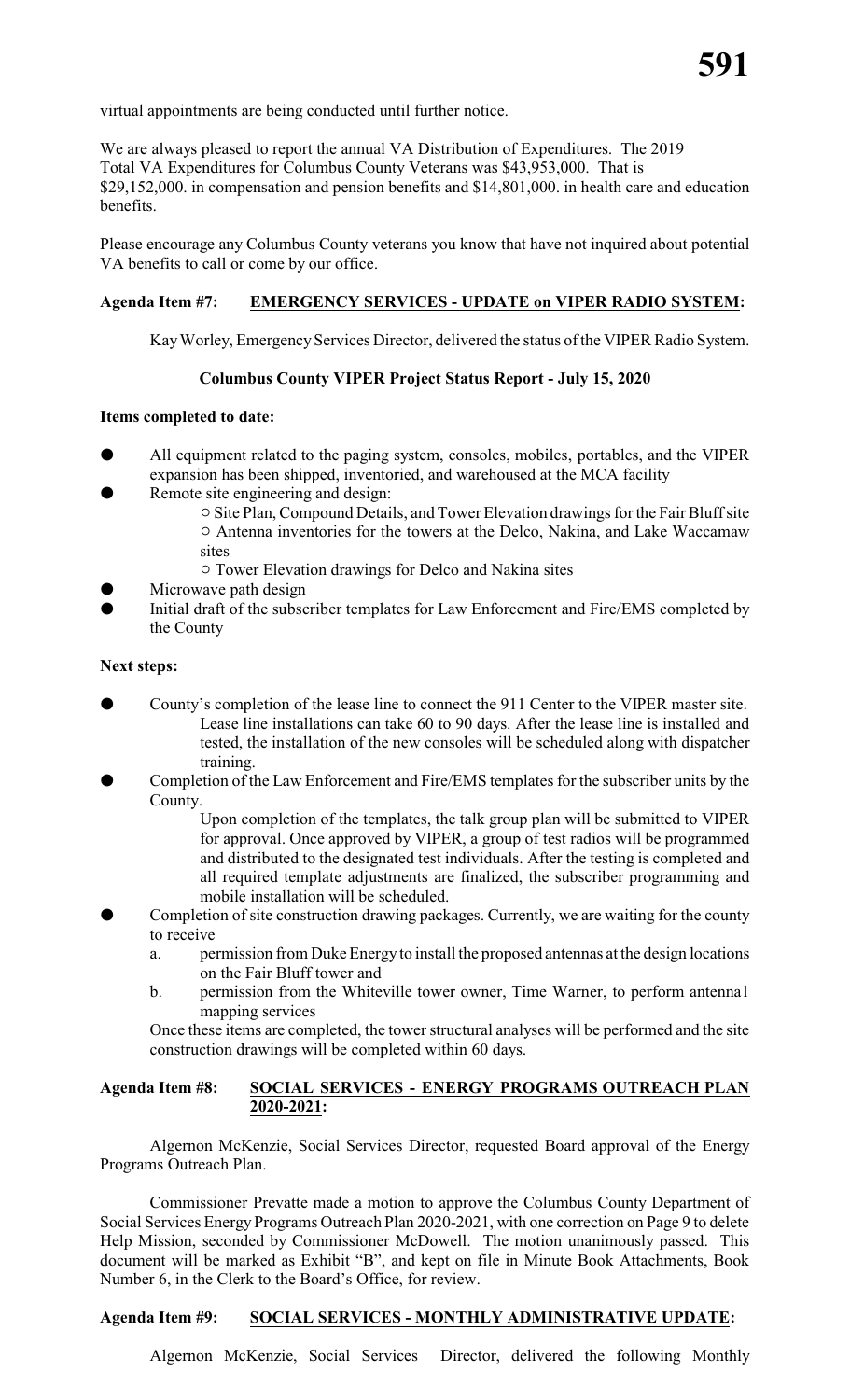Administrative Update.

Columbus County DSS continues to participate in the daily Covid-19 planning calls held at 9am. The program managers for Human Services and Economic Services also participate.

As of June 1, 2020 all staff at DSS resumed our regular work schedule. We are continuing to provide access to services in our foyer. Applications for all program areas can be picked up daily. All applications and instructions are in English and Spanish. We are also providing services via phone interview, Skype, On-line, and FaceTime as allowed by DHHS and policy.

The month of June has been proclaimed as Elder Abuse Prevention Month by DHHS. We received a certificate from the Division of Aging & Adult Services recognizing the work that is done to protect our adults in need of services.

During the month of June our courts system was reopened for Child Support. However, we are not able to schedule as many individuals for court due to Covid-19. Staff have worked closely with the Judge and Clerk of Court to develop a plan to move forward.

Court sessions for Child Protective Services and Foster Care are being held virtually at this time.

During the month of June, I participated in several webinars and zoom meetings with our Adult Services Representative, Child Welfare Representative, Smart Start Partnership, Red Cross Shelter Operations, and DHHS.

We continue to get updates and program policy changes via email from DHHS. This information is shared with supervisors and staff to ensure services are provided by guidelines as they change during this Covid-19 Pandemic.

Staff are continuing to make those mandated Face-to-Face visits in Child Protective Services, Adult Protective Services, and Foster Care. These and all staff have access to Personal Protective Equipment (PPE). Staff are encouraged to practice the safety guidelines advised by the CDC and DHHS.

We have been able to secure some face shields for those staff who conduct DNA testing on adults and children when needed.

DSS continues to adjust to many changes in service delivery and program policy as we strive to provide assistance to our citizens and protect staff during this Covid-19 Pandemic.

| <b>PROGRAM</b>                              | <b>STATISTICS</b>                                                                                                                                                                                           |
|---------------------------------------------|-------------------------------------------------------------------------------------------------------------------------------------------------------------------------------------------------------------|
| <b>Adult Services (APS)</b>                 | APS Reports Accepted: 10<br>County Wards: 25<br>Number of Payee Cases: 16<br><b>Adults Served APS: 2</b><br>Number of Medicaid Transportation Trips: 987<br>Amount Requested for Reimbursement: \$19,246.87 |
| <b>Children's Protective Services (CPS)</b> | Reports Accepted: 28<br>Reports Screened out: 27<br>Families Receiving In-Home Services: 50<br>Children Served: 93<br>Contacts with Families Monthly: 521<br>Assessments: 26                                |
| <b>Foster Care</b>                          | Foster Children in Foster Homes: 63<br>Children Placed Outside County: 11<br>Agency Adoptions: 0<br>Pending Adoptions: 2<br>Total Foster Homes Licensed: 4<br>Total Children in Foster Care: 65             |

### **June 2020 Human Services**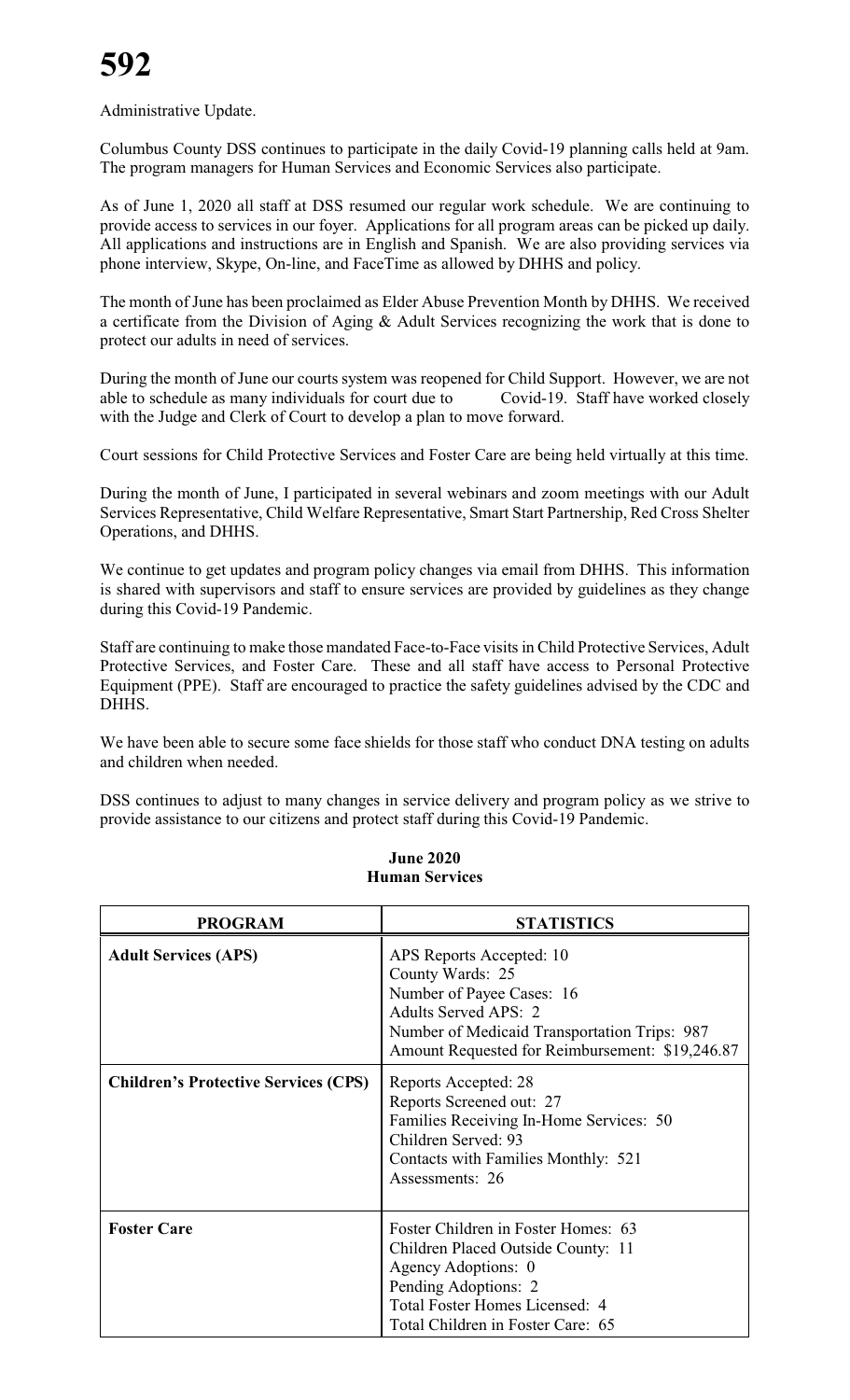| <b>PROGRAM</b>                      | <b>STATISTICS</b>                                                                                                                                                   |
|-------------------------------------|---------------------------------------------------------------------------------------------------------------------------------------------------------------------|
| <b>Work First Employment (TANF)</b> | Applications Taken: 14<br>Applications Approved: 5<br><b>Individuals Receiving Benefits: 237</b><br>Entered Employments: 1<br>Number in Non-Paid Work Experience: 0 |
| <b>Program Integrity</b>            | Collections for Fraud: \$3,717.25<br>New Referrals: 4<br>Cases Established: 10                                                                                      |
| Day Care                            | Children Receiving Day Care Assistance: 405<br>Children on the Waiting List: 379<br>Amount Spent on Day Care Services: \$175,410.00                                 |

| June 2020.               |
|--------------------------|
| <b>Economic Services</b> |

| есопонне эсі уіссэ                      |                                                                                                                                                        |  |  |
|-----------------------------------------|--------------------------------------------------------------------------------------------------------------------------------------------------------|--|--|
| <b>PROGRAM</b>                          | <b>STATISTICS</b>                                                                                                                                      |  |  |
| <b>Food &amp; Nutrition</b>             | <b>Applications Taken: 154</b><br>Applications Approved: 164<br>Active Cases: 5,842<br>Benefits Issued: \$1,835,620.00<br>Participants Served: 11,865  |  |  |
| <b>Adult Medicaid</b>                   | <b>Applications Taken: 98</b><br>Cases Terminated: 41<br>Redeterminations: 250<br><b>Applications Processed: 158</b>                                   |  |  |
| <b>Family &amp; Children's Medicaid</b> | Applications Taken: 129<br>Applications Processed: 106<br>Redeterminations: 960<br>Total Medicaid Cases: 13,729<br>Total Individuals Receiving: 20,545 |  |  |
| <b>Child Support</b>                    | <b>Absent Parents Located: 47</b><br>Orders Enforced: 1169<br>Active Cases: 3,638<br>Collections: \$513,239.81                                         |  |  |

# **Economic Services Program Narrative**

Child Support/Paralegal and Work First Cash/Medicaid Transportation/Maintenance and Housekeeping Food and Nutrition and Family and Children's Medicaid Adult Medicaid//Rest Home and Nursing Home/Community Alternatives Program (CAP) Submitted by Cyndi Hammonds, Income Maintenance Administrator

Reporting Month: **June 2020**

# **News/Updates/Vacancies**

# **Food and Nutrition:**

Not a lot of changes due to COVID-19 for the month of June. We have received notification that active FNS recipients will be getting the maximum allotment amount of benefits for July also. Notification was also received that clients that usually were not eligible due to not working the required hours (ABAWD) remain eligible during the pandemic however the waiver for us not to have to complete an interview (phone or face to face) for applications and reviews was denied by USDA. This means beginning July 1, 2020, we will go back to the policy for every application we receive and once every year with active ongoing clients, we must make contact by phone to complete an interview with them. Again being closed to the public has been a great benefit for workers to get work completed in a timelier manner. This team is fully staffed.

# **Adult and Family & Children's Medicaid:**

Policies for both Medicaid categories also remain relaxed again for June. No terminations from the program unless they moved out of state, voluntary request termination or deceased. Workers have begun to work on verifications for the upcoming 2 months' reviews while recertifications were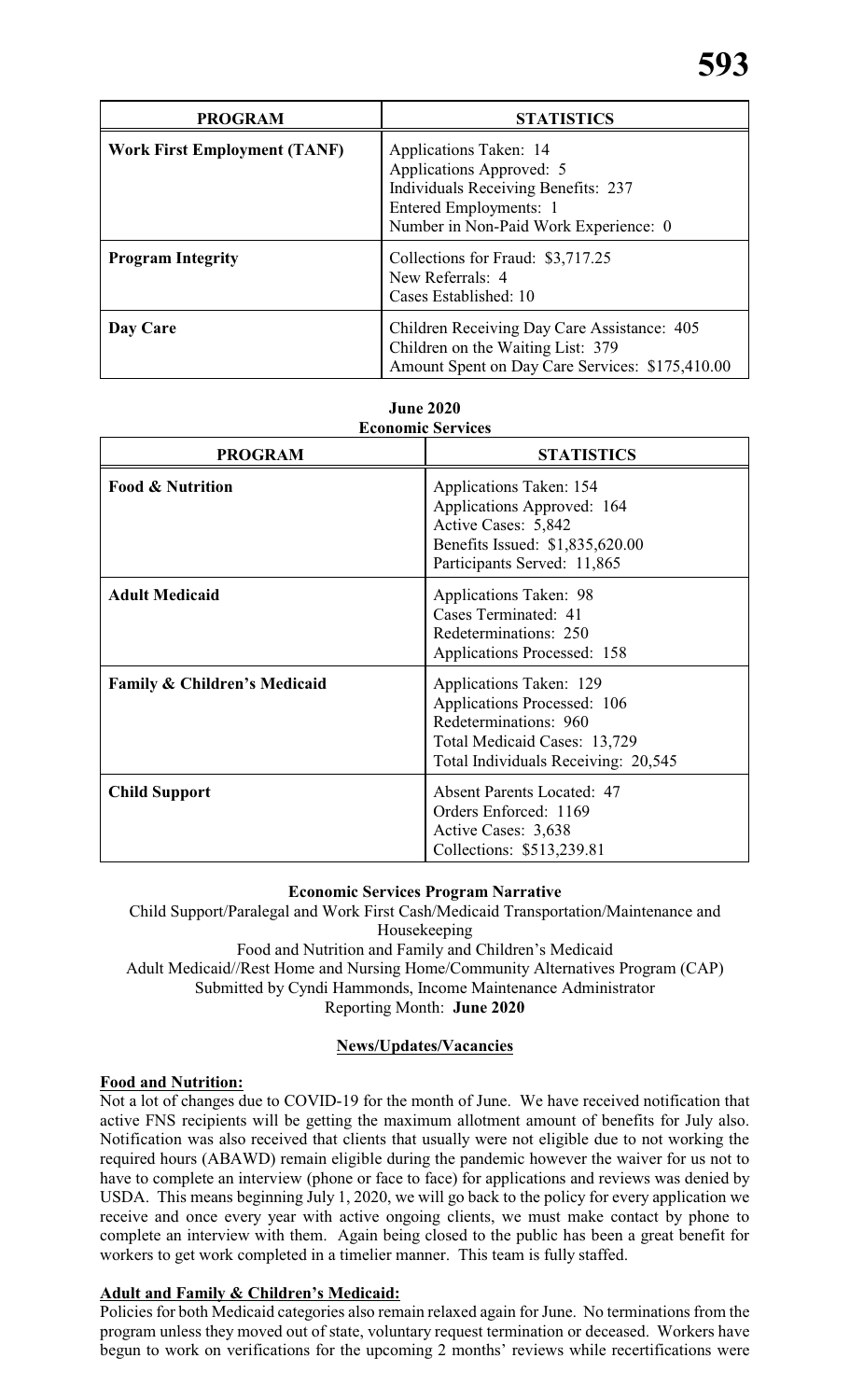automatically extended for June. They always have to work 2 months ahead in order to get all verifications completed before the month they are due. We have 1 vacancy and 3 in training in Adult Medicaid and 1 Supervisor position vacant.

# **Child Support and Paralegal:**

Child Support has begun to go back to court in June in a new way for 2 days. Child Support was assigned a new emergency temporary Judge until further notice. Our June 18<sup>th</sup> court day had 259 clients calendared for court however we had to scale down to 30 in the morning and 30 in the afternoon due to social distancing. This puts us in more of a backlog since we have not had court in a few months. They continue to utilize phone interviews to clients and defendants to try to get voluntary support agreements or consents so we do not have to go to court on some cases. 73 cases were prepared for court and 199 had to be continued for June. Our paralegal prepared 387 orders and reviewed 20 orders prepared by the Child Support attorney. This team has 2 Child Support Agent positions vacant and a clerical position vacant.

# **Work First Cash/Medicaid Transportation/Interpreter/Maintenance and Housekeeping/Deputy:**

- Work First Cash rules have gone back to having to interview clients with their applications and can be completed by phone.
- Our Interpreter continues to help with the Energy Program when not interpreting for workers.
- Our Deputy remains in the lobby where all applications for programs are on a table for clients to enter in the foyer and pick up. A drop box is also available for them to drop any information back off to us or they can mail it in. This drop box is checked throughout the day and mail/applications are passed on.
- Housekeeping and Maintenance continue to keep our building sanitized and cleaned.
- Medicaid Transportation continues to be sort of slow for June.
- This team is fully staffed with 1 still in training in Transportation.

# *HUMAN SERVICES BOARD REPORT* **Melinda H. Lane, Program Manager Vacancies/Updates/News for June 2020**

#### **Intake/Investigation/Assessment:**

The Intake/Investigation/Assessment Unit continues to have one vacancy. This position was posted in-house with no applicants and was recently posted to outside of the agency. This Unit continues to make mandated contacts and to provide needed services to families and children while continuing to utilize precautions due to COVID-19. Regular updates continue to be provided from the state regarding guidance and information as things evolve. Referrals have gone up drastically with an increase in screened-in assessments. The amount of open cases has decreased due to staff working diligently to initiate cases in a timely manner, assess for risk and needs, put services in place, and close in a timely manner.

# **In-Home Services:**

The In-Home Services Unit continues to have one vacancy. This position was posted in-house with no applicants and was recently posted outside of the agency. This Unit continues to make mandated contacts and to provide needed services to families and children while continuing to utilize precautions due to COVID-19. Regular updates continue to be provided from the state regarding guidance and information as things evolve. The amount of cases has decreased slightly due to less cases needing continued services.

# **Foster Care:**

The Foster Care/Adoptions Unit continues to be fully staffed. This Unit continues to make mandated contacts and to provide needed services to families and children while continuing to utilize precautions due to COVID-19. DHHS does continue to make some allowances for cases that are stable and with parent visitation by allowing the use of Facetime, video chats, etc. Regular updates continue to be provided from the state regarding guidance and information as things evolve. This Unit continues to participate in "virtual court," although a few cases that are being contested will be held in court in August.

# **Transitional Unit:**

The Transitional unit continues to be fully staffed. Staff are working caseloads while completing as much mandatory first year training as they can with what has been made available on-line by the state. This Unit continues to make mandated contacts and to provide needed services to families and children while continuing to utilize precautions due to COVID-19. Regular updates continue to be provided from the state regarding guidance and information as things evolve. The Foster Home Licensing worker hopes to slowly begin to move forward with getting more foster homes licensed since COVID-19 has also affected getting all of the required parts of the licensure packet completed. They will also begin to schedule some one-on-one time for those that might be interested in completing Deciding Together, instead of the MAPP classes.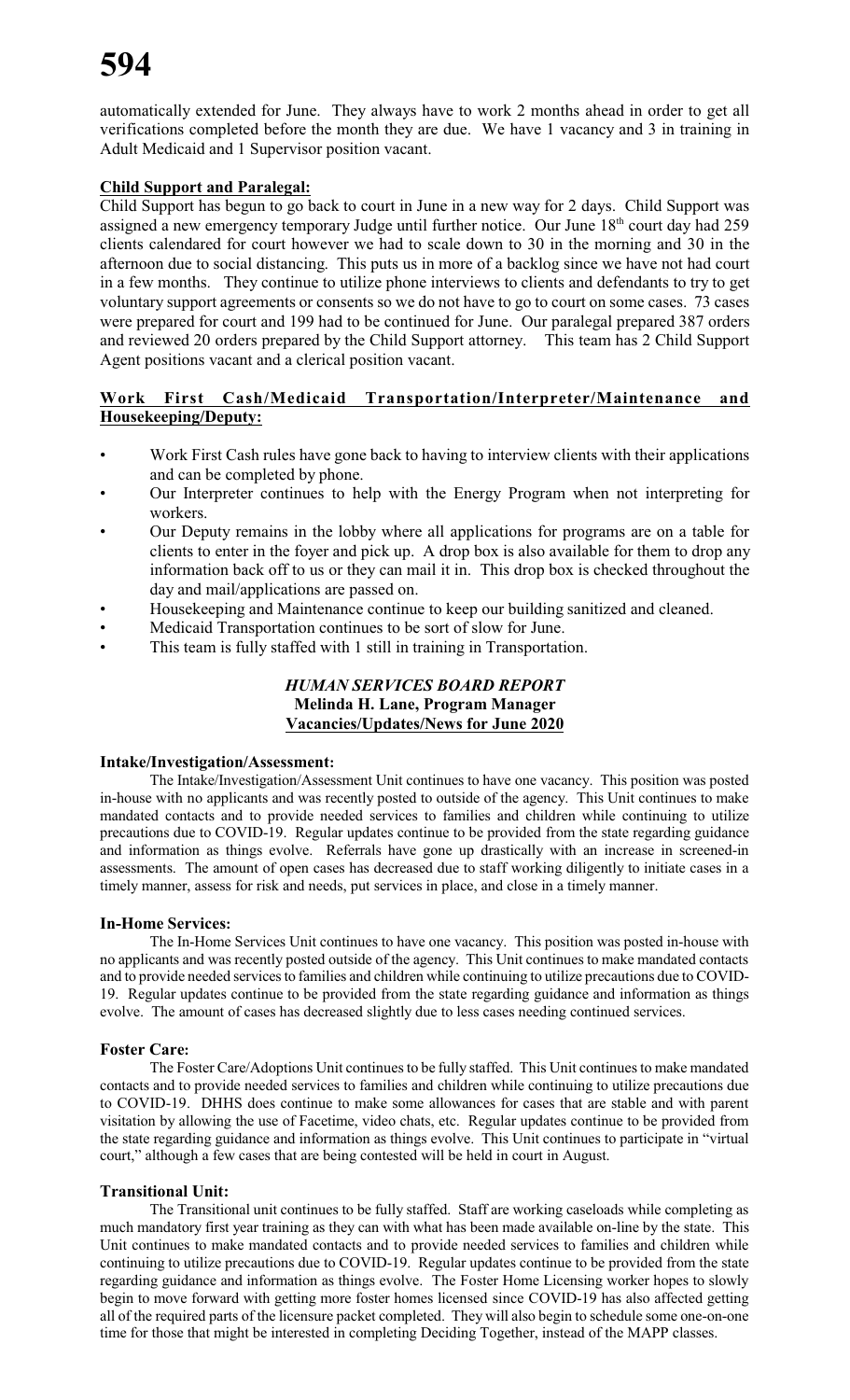#### **Adult Services:**

The Adult Services Unit is now fully staffed again. This Unit continues to make mandated contacts and to provide needed services to the elderly and disabled while utilizing precautions due to COVID-19. Referrals continue to show an increase. Regular updates continue to be provided from the stated regarding guidance and information as things evolve.

### **Work First Employment:**

This Unit now continues to be fully staffed. COVID-19 continues to make an impact on how this Unit conducts day to day business. Telephone interviews for Work First applications, recertification's, shortterm services and benefits continue to be allowed. Certain necessary application documentation can be mailed to individuals that wish to apply and when received back the worker can conduct telephone interviews to complete that application. Some application information is also being provided for pick-up in the foyer area of the agency.

### **Child Day Care:**

The Child Day Care Unit continues to be fully staffed. COVID-19 continues to make an impact on how this Unit conducts day to day business. Day Care services are continuing to be provided and the state is working with county agencies and day cares to help them stay open as much as possible while providing a safe environment for children. DSS staff continue to work with families to ensure their services stay in place while limiting contact to the telephone as much as possible.

### **Program Integrity:**

Program Integrity continues to work hard to get caught up with program integrity duties and cases. COVID-19 continues to limit office visits, encouraging telephone contact. Repayment agreements are being relaxed to help clients during this time.

Although electric companies have relaxed disconnections and the Governor continues to order that public utilities not be disconnected, we continue to assist families, when they are eligible, with their cooling needs when they have received a late notice. This will help prevent many families from getting into a situation that is worse over time as charges accumulate. We are providing applications and information for pick-up in the foyer area of the agency and conducting telephone interviews to help determine eligibility. We are concerned, however, that we are seeing a significant amount of applicants that are not paying on their electric bills since the Governor has ordered that they not be disconnected and this is creating a large amount of past due bills which will create a greater crisis in the future.

Commissioner Prevatte made a motion to accept the Social Services Administrative Update, seconded by Commissioner Byrd. The motion unanimously passed.

#### **Agenda Item #10: ANNUAL 33 <sup>R</sup> <sup>D</sup> COLUMBUS COUNTY FIREWORKS CELEBRATION:**

Cynthia S. Nelson, EVP, Tabor City Chamber of Commerce, requested permission for the fireworks celebration on Saturday, September 12, 2020, the fee for the permit to be waived, and a contribution of \$1,000 to the annual event.

Commissioner Burroughs made a motion to award permission for the fireworks celebration on Saturday, September 12, 2020, the fee for the permit to be waived, and a contribution of \$1,000 to the annual event, seconded by Commissioner Prevatte.

#### **SUBSTITUTE MOTION:**

Commissioner Bullard made a Substitute Motion to award permission for the fireworks celebration on Saturday, September 12, 2020, and the fee for the permit to be waived, seconded by Vice Chairman McMillian.

A roll-call vote was taken on the Substitute Motion with the following results:

| <b>AYES:</b> | Vice Chairman McMillian and Commissioner Bullard; and                |
|--------------|----------------------------------------------------------------------|
| <b>NAYS:</b> | Chairman Russ, Commissioners Prevatte, McDowell, Byrd and Burroughs. |

The Substitute Motion fails on a five (5) to two (2) vote.

# **ORIGINAL MOTION:**

A roll-call vote was taken on the Original Motion with the following results:

**AYES:** Chairman Russ, Commissioners Prevatte, McDowell, Byrd and Burroughs; **and NAYS:** Vice Chairman McMillian and Commissioner Bullard.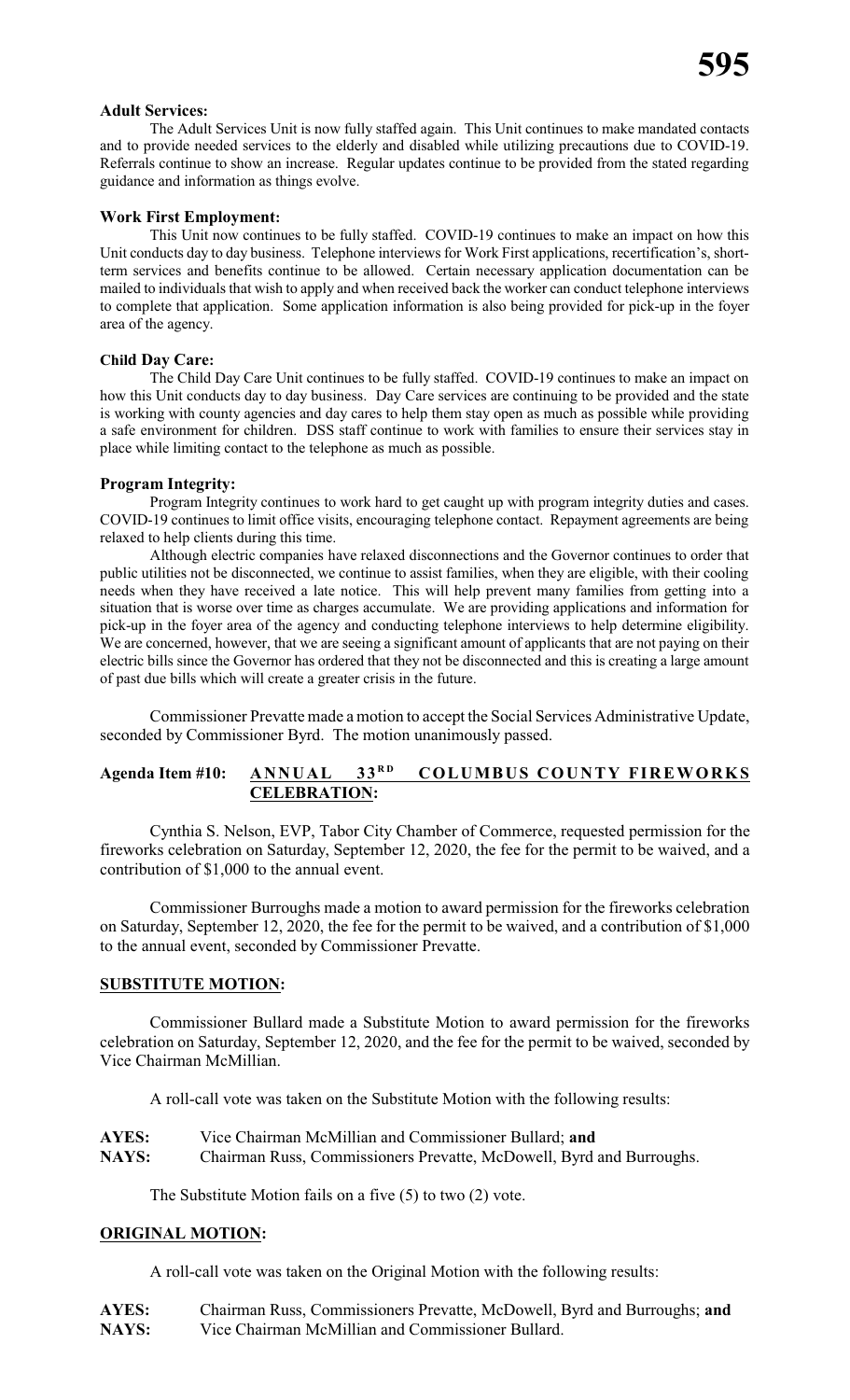The Original Motion passes on a five (5) to two (2) vote.

## **Agenda Item #11: SHERIFF - RE-PURPOSE ALLOCATED MONIES:**

The Honorable Sheriff JodyGreene requested Board approval to re-purposemonies allocated for positions in the FY 2020-2021 Budget.

Commissioner Prevatte made a motion to keep the allocated money the same way as budgeted for the five (5) positions, four (4) Deputy Bailiffs and one (1) Detention Bailiff, seconded by Commissioner McDowell.

After lengthy discussion was conducted, a roll-call vote was taken with the following results:

**AYES:** Chairman Russ, Commissioners Burroughs, Byrd McDowell and Prevatte; **and NAYS:** Vice Chairman McMillian and Commissioner Bullard.

The motion passes on a five  $(5)$  to two  $(2)$  vote.

# **RECESSREGULARSESSION and enter into COLUMBUS COUNTY WATERand SEWER DISTRICTS I, II, III, IV and V BOARD MEETING:**

At 7:43 P.M., Commissioner Byrd made a motion to recess Regular Session and enter into a **combination meeting** of Columbus County Water and Sewer Districts I, II, III, IV and V Board Meeting, seconded by Commissioner Bullard. The motion unanimously passed.

## **Agenda Item#12: COLUMBUS COUNTY WATER and SEWERDISTRICTS I, II, III, IV and V BOARD MEETING MINUTES:**

July 06, 2020 Columbus County Water and Sewer Districts I, II, III, IV and V Board Meeting **(5 Sets)**

This information will be recorded in Minute Book Number 2 for each Water District, respectively.

### **ADJOURN COMBINATION MEETING of COLUMBUS COUNTY WATER and SEWER DISTRICTS I, II, III, IV AND V BOARD MEETING**

At 7:46 P.M.,Commissioner McDowell made a motion to adjourn the **combination meeting** of Columbus County Water and Sewer Districts I, II, III, IV and V Board Meeting, and resume Regular Session, seconded by Commissioner Prevatte. The motion unanimously passed.

# **Agenda Item #13: PUBLIC INPUT (by TELEPHONE, E-MAIL or LETTER):**

Chairman Russ opened the floor for Public Input. The following e-mail was orally read by Amanda B. Prince, Columbus County Attorney.

**Barbara Featherson:** Budget Concerns: Question? Will the county be setting a precedent if one department head is allowed to repurpose an established budget? Also, is it fair to all county employees if some are granted a 5% pay raise and others not?

Thank you.

# **Agenda Item #14: CONSENT AGENDA ITEM:**

Commissioner McDowell made a motion to approve the following Budget Amendment, seconded by Commissioner Prevatte. The motion unanimously passed.

#### **Budget Amendment:**

| <b>TYPE</b>         | <b>ACCOUNT</b> | <b>DETAILS</b>                                | <b>AMOUNT</b> |
|---------------------|----------------|-----------------------------------------------|---------------|
| <b>Expenditures</b> | 10-5161-526001 | <b>Family Planning Departmental Supplies</b>  | 14,819.26     |
|                     | 10-5197-526001 | <b>Health Promotion Departmental Supplies</b> | 22,328.78     |
|                     | 10-5166-526001 | Children's Health Departmental Supplies       | 35,958.54     |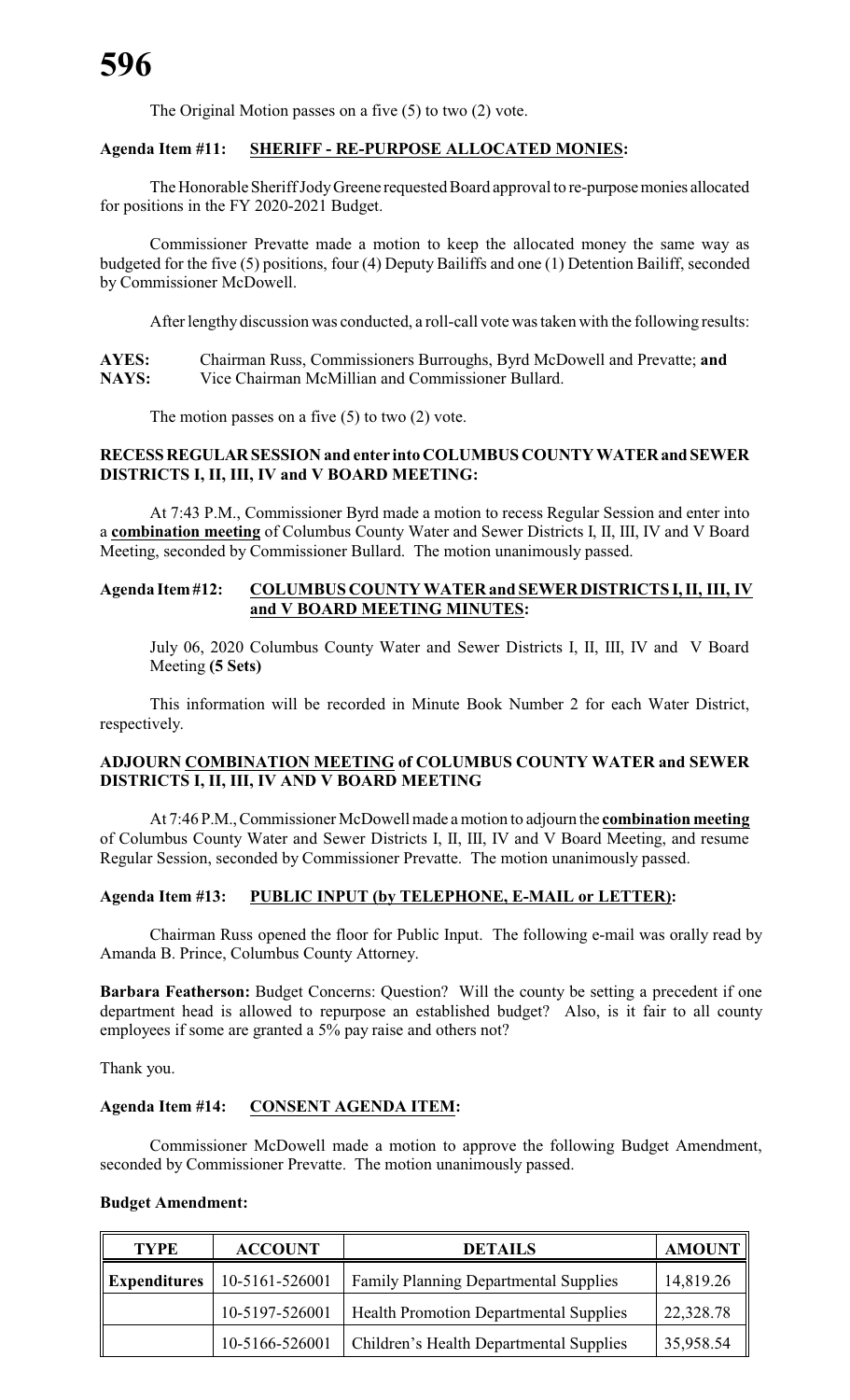| <b>TYPE</b>     | <b>ACCOUNT</b> | <b>DETAILS</b>                              | <b>AMOUNT</b> |
|-----------------|----------------|---------------------------------------------|---------------|
|                 | 10-5167-526001 | Maternal Health Departmental Supplies       | 67,102.87     |
|                 | 10-5111-526001 | <b>Other Services Departmental Supplies</b> | 1,398.46      |
|                 | 10-5121-526001 | <b>Comm Disease Departmental Supplies</b>   | 12,516.23     |
|                 | 10-5171-526001 | <b>Dental Departmental Supplies</b>         | 29,833.86     |
| <b>Revenues</b> | 10-3510-430025 | General Medicaid                            | 313,958.00    |

# **Agenda Item #15: COMMENTS:**

Chairman Russ opened the floor for comments. The following spoke.

# B. **Board of Commissioners:**

1. **Vice Chairman McMillian:** stated the following:

-I am receiving multiple complaints about beavers, and I have contacted Edward Davis;

-Mr. Davis states there have been many problems in locating the property owners that have property to be crossed;

-There are problems with sink holes on Highway 410;

-I would like for this Board to recognize the Deputies that saved a baby.

# **MOTION:**

Commissioner Burroughs made a motion for a resolution and plaque be prepared for special recognition and appreciation for the two (2) deputies that saved an infant's life last week near Tabor City, seconded by Commissioner McDowell. The motion unanimously passed.

- 2. **Commissioner Byrd:**stated that all departments need to work together for the greater good of Columbus County and the citizens.
- 3. **Commissioner Burroughs:** I have not been able to make contact with my appointment on the Economic Development Commission.
- 4. **Commissioner Prevatte:** stated the following:

-We have some unseen heroes that need to be recognized for their work, and these heroes are the many seamstress that have donated their expertise and time in preparing gowns for our First Responders;

-We need Letters of Appreciation sent to each and every seamstress that donated time and willingness to aid in the process;

-Each letter needs to have all ten (10) signatures (7) Board Members and 3 staff members);

# **MOTION:**

Commissioner Prevatte made a motion for a Letter of Appreciation to be sent to each seamstress that aided in the preparation of the gowns for our First Responders, seconded by Commissioner Burroughs. The motion unanimously passed.

> -We are experiencing purchases being made without following the proper purchasing protocol, and I will make the following motion;

# **MOTION:**

Commissioner Prevatte made a motion that all vendors presently being utilized, and any vendor that may be utilized, be notified by Columbus County that they must have previous approval of the purchase or service by Columbus County before delivery, seconded by Commissioner Burroughs. A roll-call vote was taken with the following results:

**AYES:** Chairman Russ, Commissioners Burroughs, Byrd, McDowell and Prevatte; **and** Vice Chairman McMillian and Commissioner Bullard.

The motion passes on a five  $(5)$  to two  $(2)$  vote.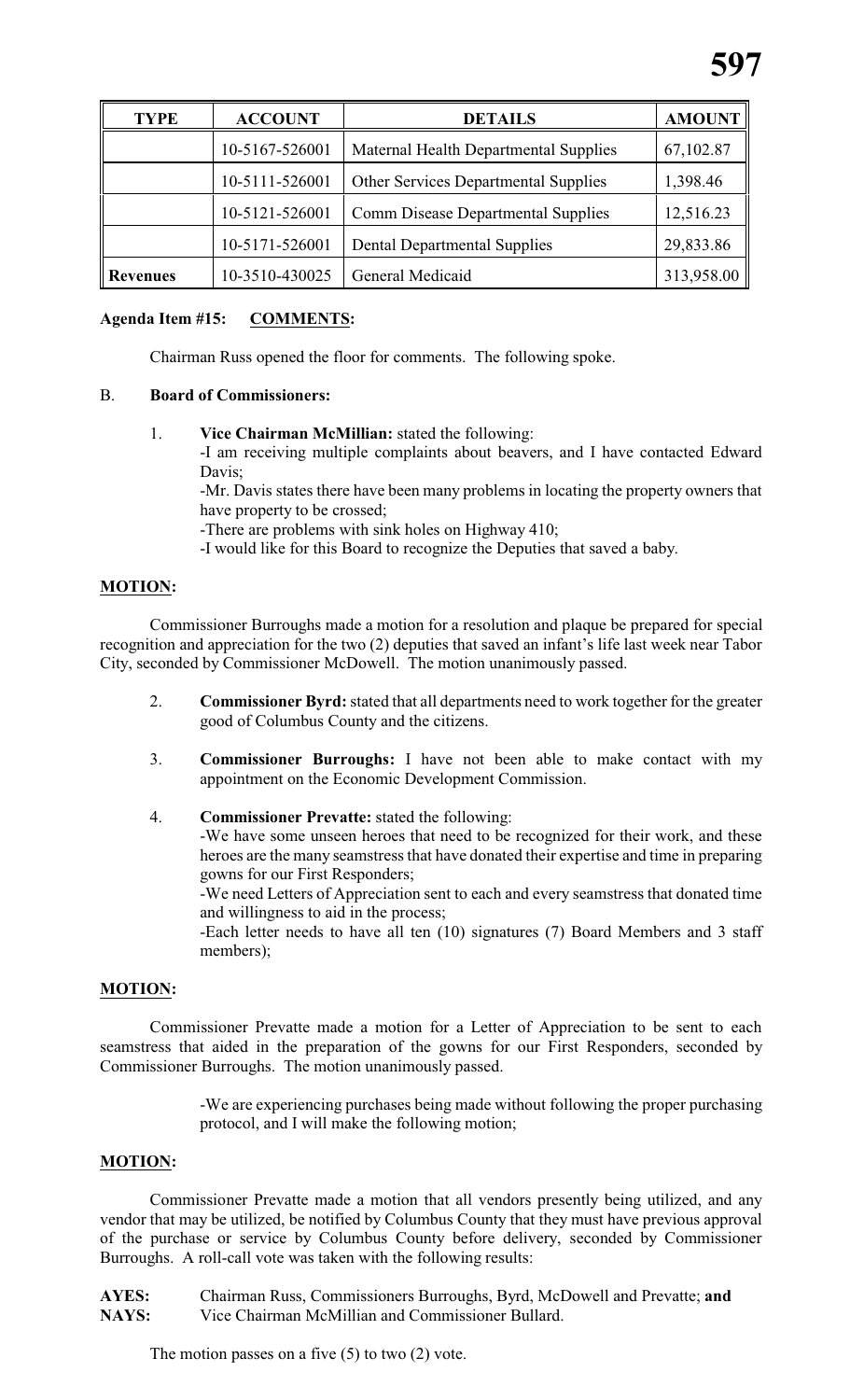# **PROCEDURE to HANDLE TWO (2) PURCHASE ORDERS:**

Michael Stephens, County Manager, stated he needed direction on how to handle two (2) purchase orders that he received, one is for a truck and one is for the repair to a helicopter.

After discussion was conducted, Commissioner Prevatte made a motion to authorize Michael Stephens, County Manager, to pay for the truck that has been delivered, and to pay for the repair on the helicopter, and then follow purchasing policies that have been established in our last budget, seconded by Commissioner Bullard. The motion unanimously passed.

- 5. **Commissioner McDowell:** stated the following: -I have been asked about the funds that were allocated for Special Projects, and the person presenting the question was informed the funds had been placed in the General Fund Account and not rolled over; -Mike replied stating the funds were rolled over; **and** -I received a copy of the Tax Notice and it looks good.
- 6. **Chairman Russ:** stated the following: -I will read a text message from the Sheriff as follows: *"Please follow your policy. We have twenty-eight (28) vehicles outside your policy"*.

# C. **County Manager (Michael H. Stephens):**

-I received a telephone call from a lady at Social Services with concerns relative to no merit pay increases being a part of the pay scale; **and**

-I would like to acknowledge Larry Hayes, Maintenance Director, and staff, and Timmy Ward, Columbus County Schools Maintenance Director, and his staff, who have worked tirelessly at Hallsboro Elementary School, and all other areas they have been assigned; **and** -We need to recognize them for the hard work.

**Agenda Item #16: Moved to Agenda Item #3A.**

# **Agenda Item #17: ADJOURNMENT:**

At 8:21 P.M., Commissioner Burroughs made a motion to adjourn, seconded byCommissioner Byrd. The motion unanimously passed.

**APPROVED:**

**JUNE B. HALL, Clerk to Board P. EDWIN RUSS, Chairman** 

**\_\_\_\_\_\_\_\_\_\_\_\_\_\_\_\_\_\_\_\_\_\_\_\_\_\_\_\_\_\_ \_\_\_\_\_\_\_\_\_\_\_\_\_\_\_\_\_\_\_\_\_\_\_\_\_\_\_\_\_\_\_**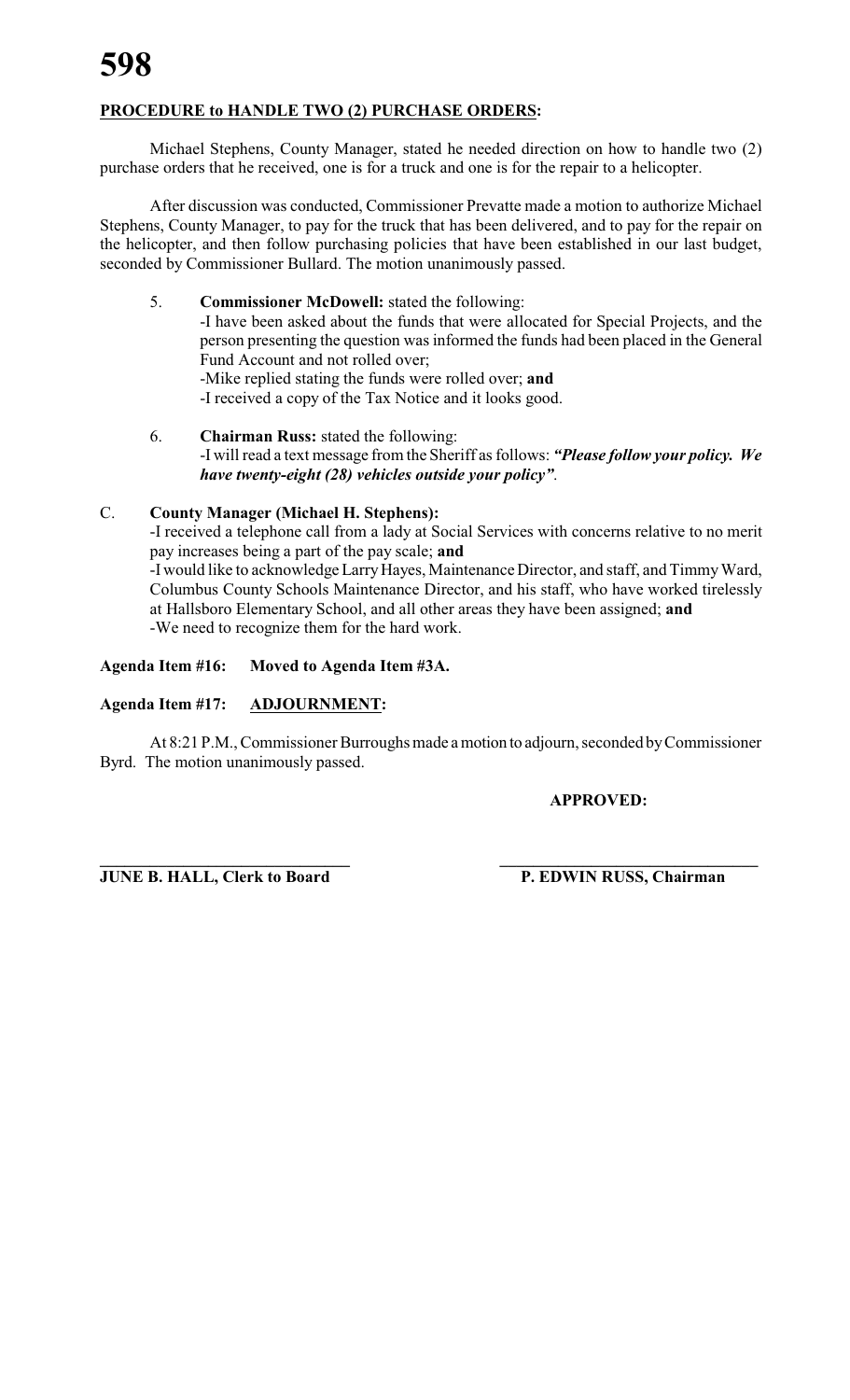The Honorable Columbus County Commissioners met on the above stated date and at the above stated time in the DempseyB. HerringCourthouse Annex, 112 West Smith Street, Whiteville, North Carolina 28472, for the purpose to act as the Columbus County Water and Sewer District I Board.

#### **COMMISSIONERS PRESENT: APPOINTEES PRESENT:**

P. Edwin Russ, **Chairman** Mike Stephens, **County Manager** James E. Prevatte June B. Hall, **Clerk to the Board** Giles E. Byrd **Trent Burroughs APPOINTEE ABSENT:** Ricky Bullard Bobbie Faircloth, **Finance Officer** Charles T. McDowell

Jerome McMillian, **Vice Chairman** Amanda B. Prince, **County Attorney** 

# **MEETING CALLED TO ORDER:**

At 7:43 P.M., Chairman P. Edwin Russ called the **combination meeting** of Columbus County Water and Sewer Districts I, II, III, IV and V Board Meeting to order.

# **Agenda Item#12: COLUMBUS COUNTY WATER and SEWER DISTRICTS I, II, III, IV and V BOARD MEETING MINUTES:**

July 06, 2020 Columbus County Water and Sewer Districts I, II, III, IV and V Board Meeting **(5 Sets)**

Commissioner McDowell made a motion to approve the July 06, 2020 Columbus County Water and Sewer District I Board Meeting minutes, as recorded, seconded by Commissioner Byrd. The motion unanimously passed.

# **ADJOURNMENT:**

At 7:46 P.M., Commissioner McDowell made a motion to adjourn, seconded by Commissioner Prevatte. The motion unanimously passed.

**\_\_\_\_\_\_\_\_\_\_\_\_\_\_\_\_\_\_\_\_\_\_\_\_\_\_\_\_ \_\_\_\_\_\_\_\_\_\_\_\_\_\_\_\_\_\_\_\_\_\_\_\_\_\_\_\_\_\_\_**

**APPROVED:**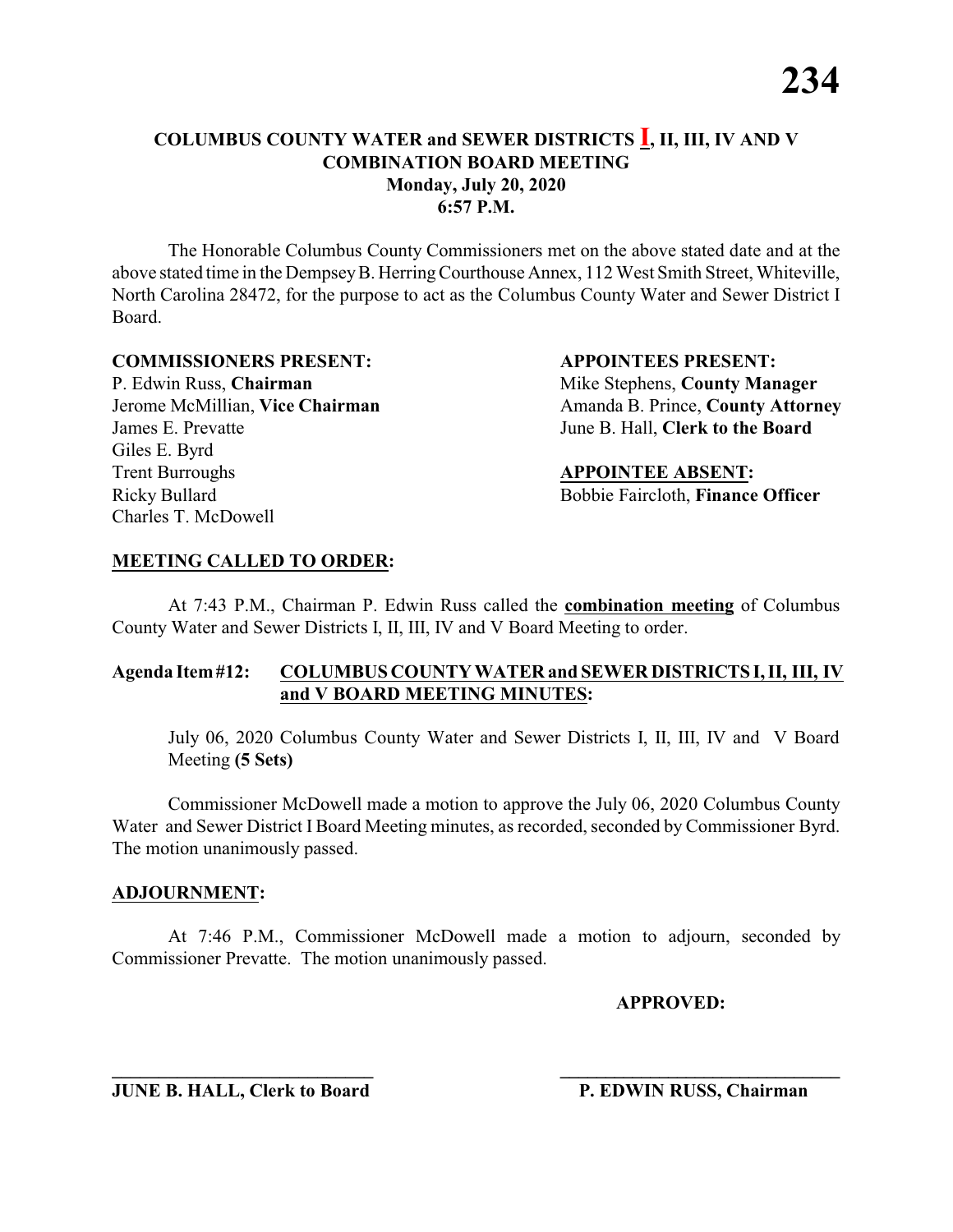The Honorable Columbus County Commissioners met on the above stated date and at the above stated time in the DempseyB. HerringCourthouse Annex, 112 West Smith Street, Whiteville, North Carolina 28472, for the purpose to act as the Columbus County Water and Sewer District II Board.

#### **COMMISSIONERS PRESENT: APPOINTEES PRESENT:**

P. Edwin Russ, **Chairman** Mike Stephens, **County Manager** James E. Prevatte June B. Hall, **Clerk to the Board** Giles E. Byrd **Trent Burroughs APPOINTEE ABSENT:** Ricky Bullard Bobbie Faircloth, **Finance Officer** Charles T. McDowell

Jerome McMillian, **Vice Chairman** Amanda B. Prince, **County Attorney** 

# **MEETING CALLED TO ORDER:**

At 7:43 P.M., Chairman P. Edwin Russ called the **combination meeting** of Columbus County Water and Sewer Districts I, II, III, IV and V Board Meeting to order.

# **Agenda Item#12: COLUMBUS COUNTY WATER and SEWER DISTRICTS I, II, III, IV and V BOARD MEETING MINUTES:**

July 06, 2020 Columbus County Water and Sewer Districts I, II, III, IV and V Board Meeting **(5 Sets)**

Commissioner McDowell made a motion to approve the July 06, 2020 Columbus County Water and Sewer District II Board Meeting minutes, as recorded, seconded by Commissioner Byrd. The motion unanimously passed.

# **ADJOURNMENT:**

At 7:46 P.M., Commissioner McDowell made a motion to adjourn, seconded by Commissioner Prevatte. The motion unanimously passed.

**\_\_\_\_\_\_\_\_\_\_\_\_\_\_\_\_\_\_\_\_\_\_\_\_\_\_\_\_ \_\_\_\_\_\_\_\_\_\_\_\_\_\_\_\_\_\_\_\_\_\_\_\_\_\_\_\_\_\_\_**

**APPROVED:**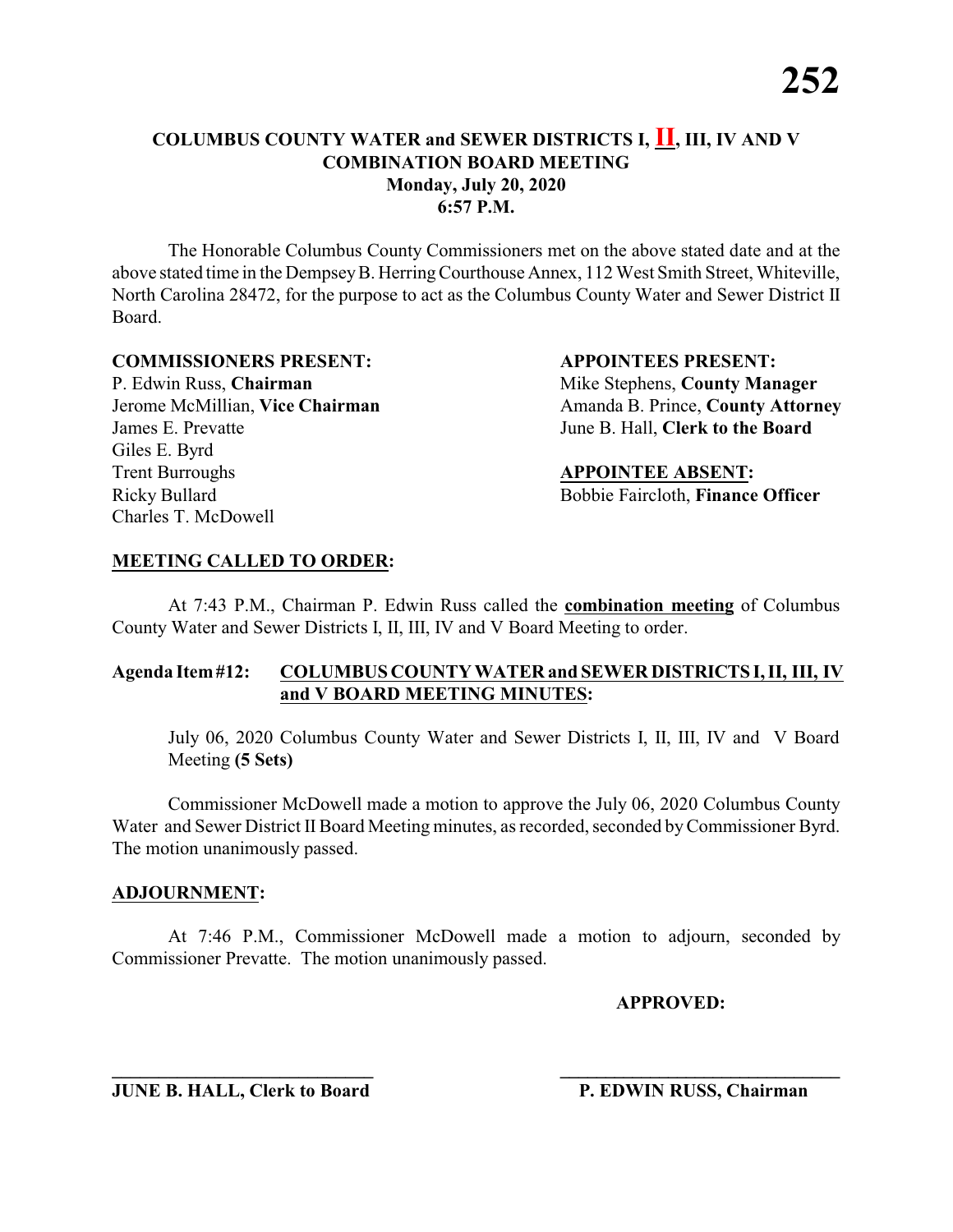The Honorable Columbus County Commissioners met on the above stated date and at the above stated time in the DempseyB. HerringCourthouse Annex, 112 West Smith Street, Whiteville, North Carolina 28472, for the purpose to act as the Columbus County Water and Sewer District III Board.

#### **COMMISSIONERS PRESENT: APPOINTEES PRESENT:**

P. Edwin Russ, **Chairman** Mike Stephens, **County Manager** James E. Prevatte June B. Hall, **Clerk to the Board** Giles E. Byrd **Trent Burroughs APPOINTEE ABSENT:** Ricky Bullard Bobbie Faircloth, **Finance Officer** Charles T. McDowell

Jerome McMillian, **Vice Chairman** Amanda B. Prince, **County Attorney** 

# **MEETING CALLED TO ORDER:**

At 7:43 P.M., Chairman P. Edwin Russ called the **combination meeting** of Columbus County Water and Sewer Districts I, II, III, IV and V Board Meeting to order.

# **Agenda Item#12: COLUMBUS COUNTY WATER and SEWER DISTRICTS I, II, III, IV and V BOARD MEETING MINUTES:**

July 06, 2020 Columbus County Water and Sewer Districts I, II, III, IV and V Board Meeting **(5 Sets)**

Commissioner McDowell made a motion to approve the July 06, 2020 Columbus County Water and Sewer District III Board Meeting minutes, as recorded, seconded by Commissioner Byrd. The motion unanimously passed.

# **ADJOURNMENT:**

At 7:46 P.M., Commissioner McDowell made a motion to adjourn, seconded by Commissioner Prevatte. The motion unanimously passed.

**\_\_\_\_\_\_\_\_\_\_\_\_\_\_\_\_\_\_\_\_\_\_\_\_\_\_\_\_ \_\_\_\_\_\_\_\_\_\_\_\_\_\_\_\_\_\_\_\_\_\_\_\_\_\_\_\_\_\_\_**

**APPROVED:**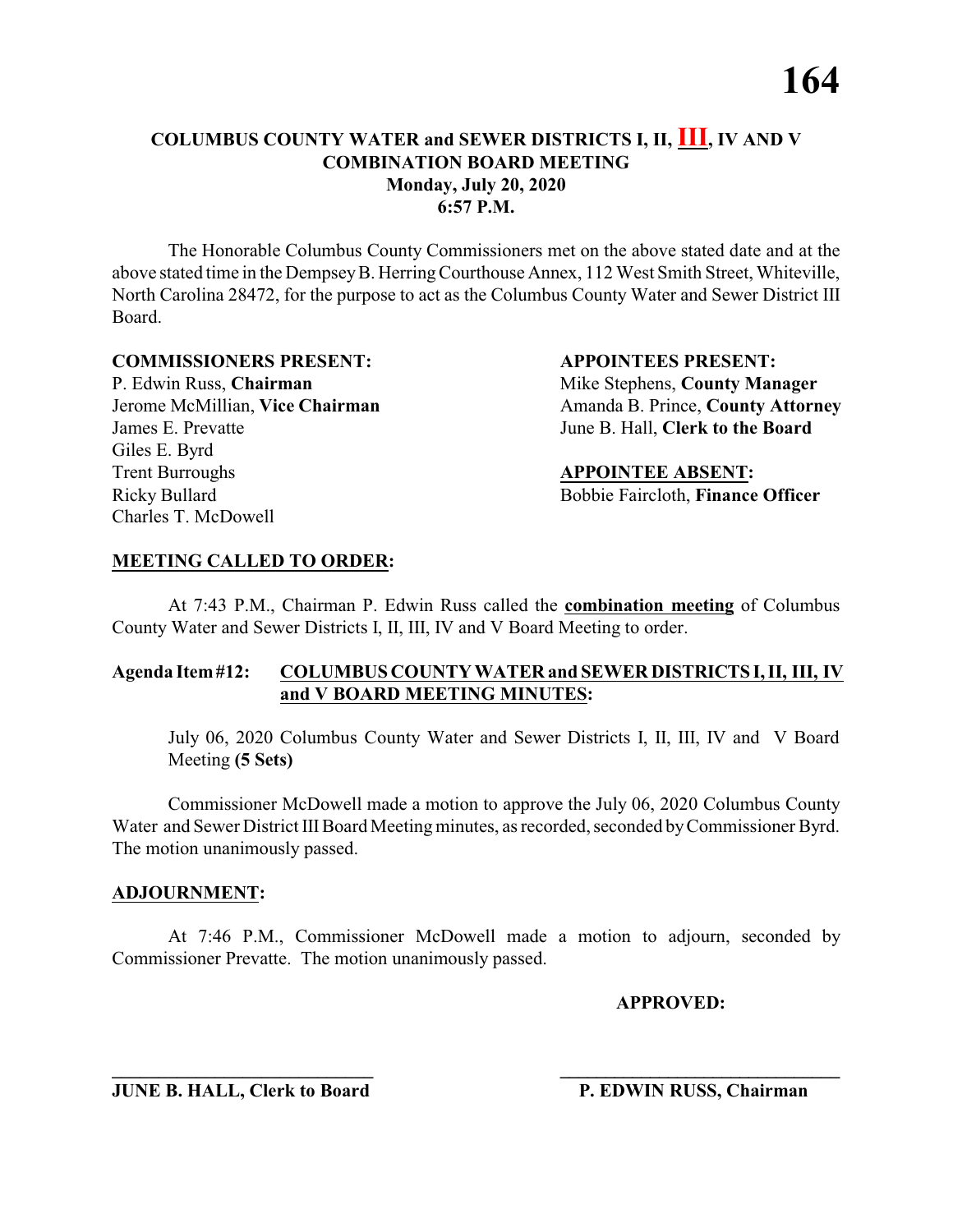The Honorable Columbus County Commissioners met on the above stated date and at the above stated time in the DempseyB. HerringCourthouse Annex, 112 West Smith Street, Whiteville, North Carolina 28472, for the purpose to act as the Columbus County Water and Sewer District IV Board.

#### **COMMISSIONERS PRESENT: APPOINTEES PRESENT:**

P. Edwin Russ, **Chairman** Mike Stephens, **County Manager** James E. Prevatte June B. Hall, **Clerk to the Board** Giles E. Byrd **Trent Burroughs APPOINTEE ABSENT:** Ricky Bullard Bobbie Faircloth, **Finance Officer** Charles T. McDowell

Jerome McMillian, **Vice Chairman** Amanda B. Prince, **County Attorney** 

# **MEETING CALLED TO ORDER:**

At 7:43 P.M., Chairman P. Edwin Russ called the **combination meeting** of Columbus County Water and Sewer Districts I, II, III, IV and V Board Meeting to order.

# **Agenda Item#12: COLUMBUS COUNTY WATER and SEWER DISTRICTS I, II, III, IV and V BOARD MEETING MINUTES:**

July 06, 2020 Columbus County Water and Sewer Districts I, II, III, IV and V Board Meeting **(5 Sets)**

Commissioner McDowell made a motion to approve the July 06, 2020 Columbus County Water and Sewer District IV Board Meeting minutes, as recorded, seconded by Commissioner Byrd. The motion unanimously passed.

# **ADJOURNMENT:**

At 7:46 P.M., Commissioner McDowell made a motion to adjourn, seconded by Commissioner Prevatte. The motion unanimously passed.

**\_\_\_\_\_\_\_\_\_\_\_\_\_\_\_\_\_\_\_\_\_\_\_\_\_\_\_\_ \_\_\_\_\_\_\_\_\_\_\_\_\_\_\_\_\_\_\_\_\_\_\_\_\_\_\_\_\_\_\_**

**APPROVED:**